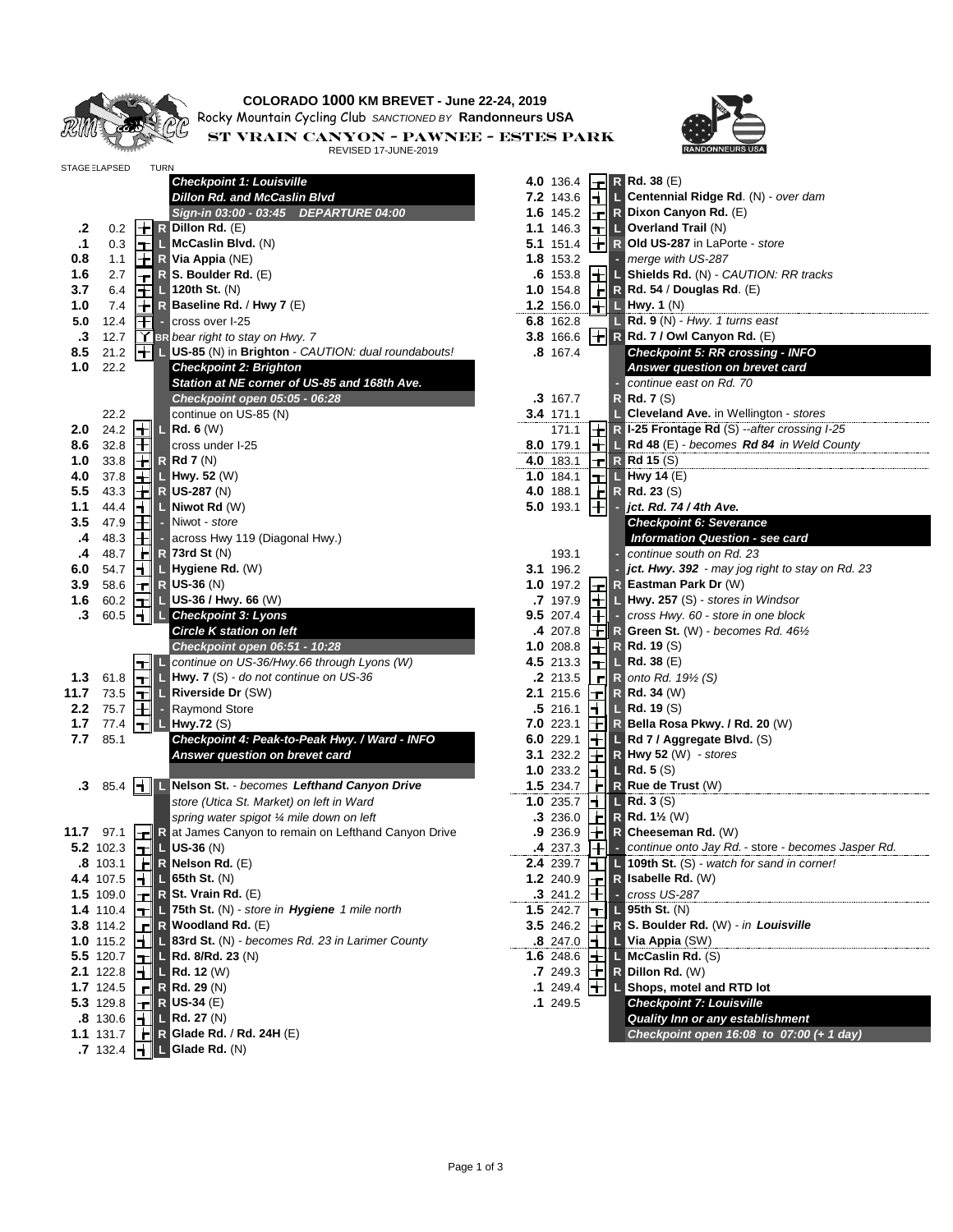## $\overline{\mathbf{H}}$

*134.4* **1.0** 377.1 **R Rd. 53** (S)

*136.9* **2.5** 379.6 **-** *cross US-34 - through Kersey - store*

|       |                 |                | <b>Checkpoint 7: Louisville</b>                                                                 |       |                                       | n                                                                                             | Rd 53 (S) (1st Street)                                     |
|-------|-----------------|----------------|-------------------------------------------------------------------------------------------------|-------|---------------------------------------|-----------------------------------------------------------------------------------------------|------------------------------------------------------------|
| 0.2   | .2 242.9        | ┢              | $R$ Dillon Rd. $(E)$                                                                            | 148.0 | 11.1 390.7                            | $\mathsf{L}$                                                                                  | $R$ Rd 34 (W)                                              |
| 0.3   | .1 243.0        | ┝╈╢            | $\blacksquare$ McCaslin Blvd. (N)                                                               | 150.0 | 2.0 392.7                             | $\pm$                                                                                         | L Rd 49 (S) - Kersey Rd.                                   |
| 1.3   | 1.0244.0        |                | $\boxed{\textbf{F}}$ R Via Appia (NE)                                                           | 159.0 | <b>9.0</b> 401.7 $\boxed{\mathbf{T}}$ |                                                                                               | R I-76 Frontage Rd. (Old US-6) - after crossing I-76       |
| 2.6   | 1.3 245.3       |                | $\left\  \mathbf{r} \right\ $ R S. Boulder Rd. (E)                                              | 162.0 | 3.0 404.7 $\boxed{\mathbf{T}}$        |                                                                                               | R Hwy. 52 (W) - Main St. in Hudson                         |
| 3.4   | .8246.1         | $\mathsf{H}$   | <b>L</b> Hwy. 42 (N) (96th St.) in <i>Louisville -- becomes 95th</i>                            |       |                                       |                                                                                               | L CHECKPOINT 11: Barn Store in Hudson                      |
| 10.4  | 7.0 253.1       | ╟╈╢            | $R$ Hwy. 52 (E)                                                                                 |       |                                       |                                                                                               | Open $00:19 + 1$ day to $01:20 + 2$ days                   |
| 18.3  | 7.9 261.0       |                | L West I-25 Frontage Rd (N)                                                                     |       |                                       |                                                                                               | continue on Hwy. 52 (W)                                    |
| 21.3  | 3.0 264.0       |                | $\left  \frac{1}{\left  \mathbf{F} \right } \right $ R <b>Rd. 20</b> (E) (under I-25)           | 162.3 | .3 405.0                              | ╟╅╢                                                                                           | L I-76 Frontage Rd. (SW) - after crossing I-76             |
| 22.3  | 1.0 265.0       | ŀН             | L Rd. 11 (N) - Silver Birch Blvd. (becomes Birch St.)                                           | 164.7 | 2.4 407.4                             |                                                                                               | $H \times R$ R $($ W)                                      |
| 24.3  | 2.0 267.0       | ╟╆╢            | R Rd. 24 (E) - Firestone Blvd.                                                                  | 172.7 | 8.0 415.4                             | $\mathsf{H}$                                                                                  | - cross US-85 - Watch for traffic! Rd. 8 becomes dirt.     |
| 25.4  | 1.1 268.1       |                | $\left  + \right $ Rd. 13 (N) - Colorado Blvd. - stores                                         | 174.1 | 1.4 416.8                             | $\pm$                                                                                         | $\blacksquare$ Rd. 23 (S)                                  |
| 32.4  | 7.0 275.1       |                | $\boxed{+}$ R Rd. 38 (E)                                                                        | 175.1 | 1.0 417.8                             | $\overline{\mathbb{F}}$                                                                       | $R$ Rd. 6 (W)                                              |
| 35.4  | 3.0 278.1       | HI             | $\blacksquare$ Rd. 19 (N)                                                                       | 182.1 | 7.0 424.8                             | $\overline{\bm{H}}$                                                                           | cross under I-25                                           |
| 40.4  | 5.0 283.1       |                | $T$ R Hwy. 60 (E)                                                                               | 183.1 | 1.0 425.8                             | $\pm$                                                                                         | $R$ Rd 7 (N)                                               |
| 41.9  | 1.5 284.6       |                | $\left +\right $ - Milliken - store                                                             | 184.1 | 1.0 426.8                             | $\pm$                                                                                         | L Rd 8 (W) - "Erie Parkway"                                |
| 44.2  | 2.3 286.9       |                | $\  \cdot \ $ - Rd. 396 (NE) - "Two Rivers Pkwy." - Hwy. 60 turns S.                            | 186.5 | 2.4 429.2                             | l¬                                                                                            | <b>L</b> Erie Parkway bears left                           |
| 44.9  | 7 287.6         |                | $\gamma$ BL Rd. 27 <sup>1/2</sup> (N) - continuation of Two Rivers Pkwy.                        | 187.3 | .8 430.0                              | $\mathsf{H}% _{0}\left( \mathcal{M}_{0}\right) =\mathcal{M}_{0}\left( \mathcal{M}_{0}\right)$ | - cross Rd. 1 - East County Line Rd. - Store a mile north. |
| 45.9  | 1.0 288.6       |                | $\left  \cdot \right $ R Rd. 378 (E) - becomes 54th Street Rd.                                  | 189.8 | 2.5 432.5                             | $\mathsf{H}$                                                                                  | - cross US-287 - becomes Isabelle Rd.                      |
| 46.9  | 1.0 289.6       |                | $\Upsilon$ L 65th Ave. (N)                                                                      | 191.3 | 1.5 434.0                             | $\mathbf{\tau}$ l                                                                             | $\blacksquare$ 95th St. (S)                                |
| 47.6  | 7 290.3         |                | $\left\  \div \right\ $ R 49th St. (E)                                                          | 194.8 | 3.5 437.5                             | $\left  \mathbf{+}\right $                                                                    | R S. Boulder Rd. (W) in Louisville                         |
| 50.2  | 2.6 292.9       | $\mathsf{H}$   | $\mathsf{L}$ 35th Ave. (N)                                                                      | 195.6 | 8 438.3                               | H                                                                                             | L Via Appia (SW)                                           |
| 51.2  | 1.0 293.9       | ╟╆╢            | $R$ 37th St. $(E)$                                                                              | 196.9 | 1.3 439.6                             | $\mathbf H$                                                                                   | $\blacksquare$ McCaslin Blvd. (N)                          |
|       | 2.1 296.0       | ╟╂║            | - cross US-85 - continue on 37th St. (Rd. 54)                                                   | 197.9 | 1.0 440.6                             | $\pm$                                                                                         | $R$ Dillon Rd. $(W)$                                       |
| 53.3  | 1.0297.0        | ╟╂║            | - Cross S. Platte River                                                                         | 198.2 | $.3440.9 +$                           |                                                                                               | L Shopping Center - stores                                 |
| 54.3  | 4.0 301.0       | ╟╂║            |                                                                                                 |       | .2 441.1                              |                                                                                               |                                                            |
| 58.3  | .2 301.2        |                | - cross Rd. 49 (Kersey Rd.)<br>$\Box$ Veer L onto Rd. 541/4 (E)                                 | 198.4 |                                       |                                                                                               | R Checkpoint 12: LOUISVILLE                                |
| 58.5  | 1.9 303.1       | Υl             |                                                                                                 |       |                                       |                                                                                               | <b>Quality Inn or Other Establishment</b>                  |
| 60.4  | .5 303.6        |                | L Rd 53 (N) (1st Street) in Kersey                                                              |       |                                       |                                                                                               | Checkpoint open $03:05 + 1$ day to $06:30 + 2$ days        |
| 60.9  |                 |                | Checkpoint 8: Store at Jct. US-34 in Kersey on left<br>Checkpoint open 19:24 to $13:12 + 1$ day |       |                                       |                                                                                               |                                                            |
|       |                 |                | continue north on Rd. 53                                                                        |       |                                       |                                                                                               |                                                            |
|       | 2.7 306.3       | $\blacksquare$ | $R$ Rd. 60 <sup>1</sup> / <sub>2</sub> (E)                                                      |       |                                       |                                                                                               |                                                            |
| 63.6  | .9 307.2        |                | continue north on Rd. 37                                                                        |       |                                       |                                                                                               |                                                            |
| 64.5  | 3.5 310.7       |                | $\boxed{\mathbf{T}}$ R Hwy. 392 (E)                                                             |       |                                       |                                                                                               |                                                            |
| 68.0  | 18.0 328.7      | ╟┹║            |                                                                                                 |       |                                       |                                                                                               |                                                            |
| 86.0  | .3 329.0        |                | - onto Rd. 77 at Hwy. 14 - Briggsdale - possible water<br>L Crow Valley CG entrance (W)         |       |                                       |                                                                                               |                                                            |
| 86.3  | 4 329.4         | HI             |                                                                                                 |       |                                       |                                                                                               |                                                            |
| 86.7  |                 |                | Checkpoint 9: Crow Valley CG - INFO                                                             |       |                                       |                                                                                               |                                                            |
|       | 4 329.8         |                | See question on card.<br>back to Rd. $77(E)$                                                    |       |                                       |                                                                                               |                                                            |
| 87.1  |                 |                | $R$ Hwy. 14 $(W)$                                                                               |       |                                       |                                                                                               |                                                            |
| 87.4  | .3 330.1        |                |                                                                                                 |       |                                       |                                                                                               |                                                            |
|       | 97.5 10.1 340.2 |                | R/L jog right on Rd. 57 then left on Rd. 90 (W)<br>n                                            |       |                                       |                                                                                               |                                                            |
| 109.6 | 12.1 352.3      |                | US-85 (S) in Pierce                                                                             |       |                                       |                                                                                               |                                                            |
| 109.9 | .3 352.6        |                | $R$ E. Main St. $(W)$                                                                           |       |                                       |                                                                                               |                                                            |
| 110.0 | .1 352.7        |                | Checkpoint 10: Pierce - store on right                                                          |       |                                       |                                                                                               |                                                            |
|       |                 |                | Checkpoint open 22:02 to $18:28 + 1$ day                                                        |       |                                       |                                                                                               |                                                            |
|       |                 |                | return east on Main St.                                                                         |       |                                       |                                                                                               |                                                            |
| 110.1 | .1 352.8        |                | R 1st St. - becomes $Rd. 33 (S)$                                                                |       |                                       |                                                                                               |                                                            |
| 117.9 | 7.8 360.6       |                | $L$ Rd. 74 (E)                                                                                  |       |                                       |                                                                                               |                                                            |
| 126.9 | 9.0 369.6       |                | R Main St. / Rd. 51 (S) - in Galeton                                                            |       |                                       |                                                                                               |                                                            |
| 133.4 | 6.5 376.1       |                | <b>L</b> Rd. 60 <sup>1</sup> / <sub>2</sub> (E)                                                 |       |                                       |                                                                                               |                                                            |